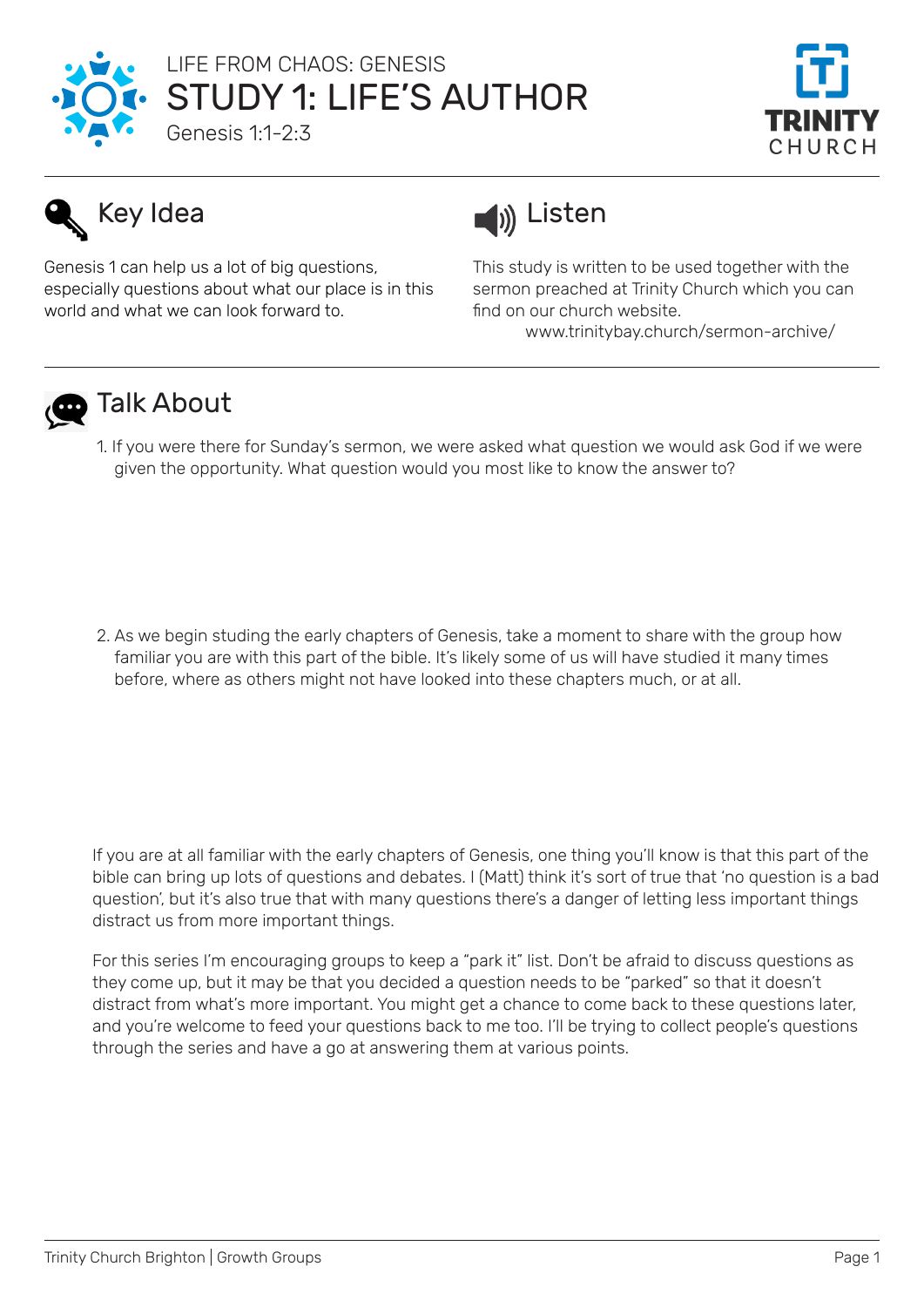

3. What are your first impressions of the passage?

4. What is the world like in verse 2?

5. Verse 3 begins the "days of creation". What sort of things are repeated as the narrative progresses through the days?

6. Note down some of the details of each day using the table below. The first one is done for you:

| Day                    | What's named? | What's called good? |
|------------------------|---------------|---------------------|
| Day 1<br>$(v 3-4)$     | Day, Night    | The light           |
| Day 2<br>$(v 6-8)$     |               |                     |
| Day 3<br>$(v 9-13)$    |               |                     |
| Day 4<br>$(v 14 - 18)$ |               |                     |
| Day 5<br>$(v20-23)$    |               |                     |
| Day 6<br>$(v24 - 31)$  |               |                     |
| Day 7<br>$(2v1-3)$     |               |                     |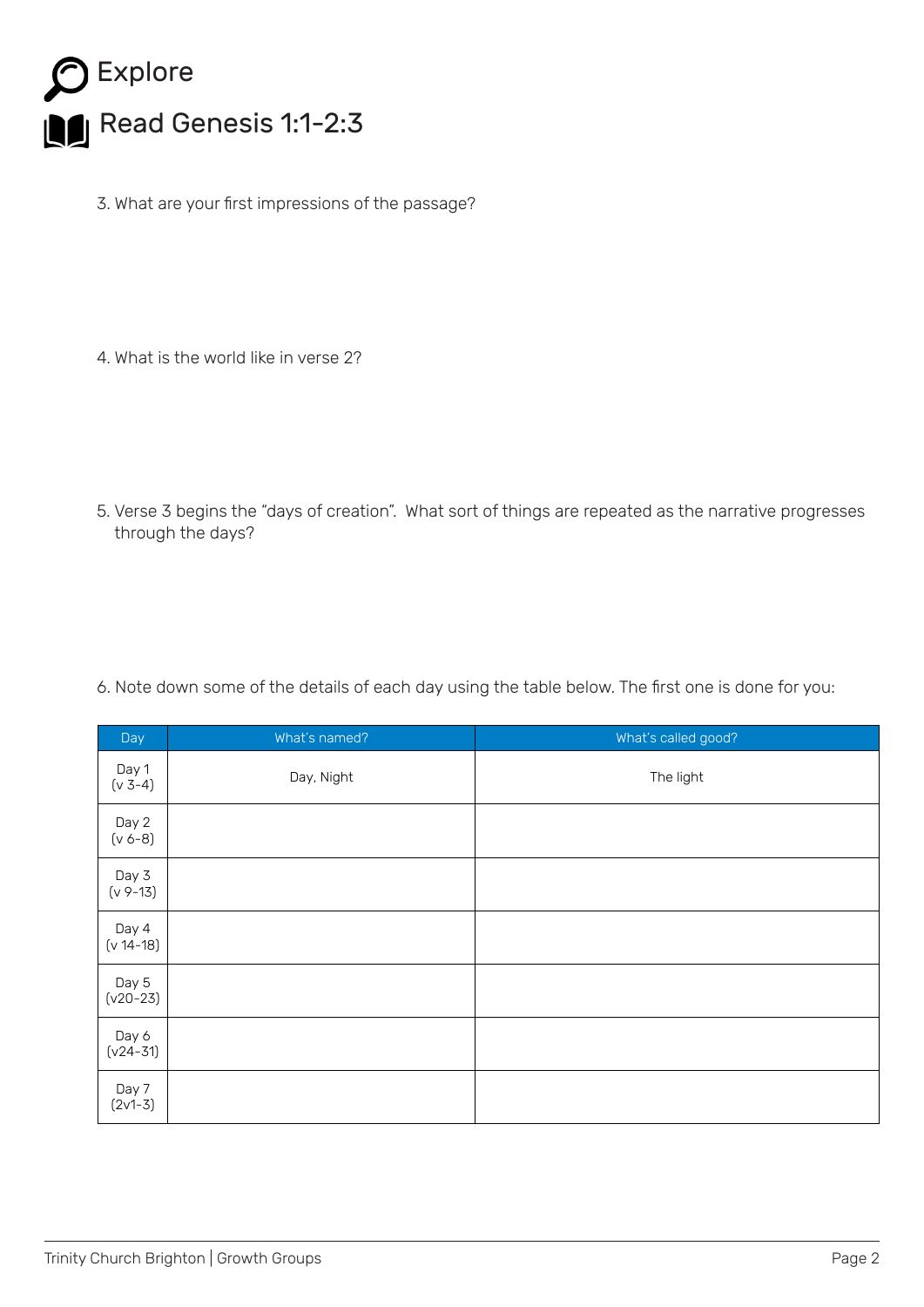7. What's different about day 6? What's different about day 7?

8. Read this statement: "Genesis 1 describes humanity as the peak of God's creation and rest as the goal of God's creation"

What features of the passage do you think would lead people to come to this conclusion? Do you think it's a fair statement?

# A Little Bit Extra

#### A Visual Commentary?

Want a bit of help getting your head around Genesis 1? *The Bible Project* does a great 'visual commentary' of the chapter, and I reckon it's really helpful.

It's a 7 minute video which gives you a good picture of the text that we're reading and helps you go a bit deeper too.

It's free and can be viewed at bibleproject.com/explore/video/ genesis-1/

You might even like to watch it with your group?



# Read Hebrews 4:1-2

9. These verses contain and encouragement and a warning. An encouragement that God promises we may enter his rest and a warning not to follow the example of the Israelites in the desert who failed to enter God's rest (in this example the promise land) because of a lack of faith. How does this add significance to what we've read in Genesis about God's rest?

10. Think back to quesiton 1 and the big questions you would ask if given the chance. What sorts of big questions do you think Genesis is trying to answer?



## **Action**

11. How does the promise of entering God's rest change how you think and feel about your current circumstances?